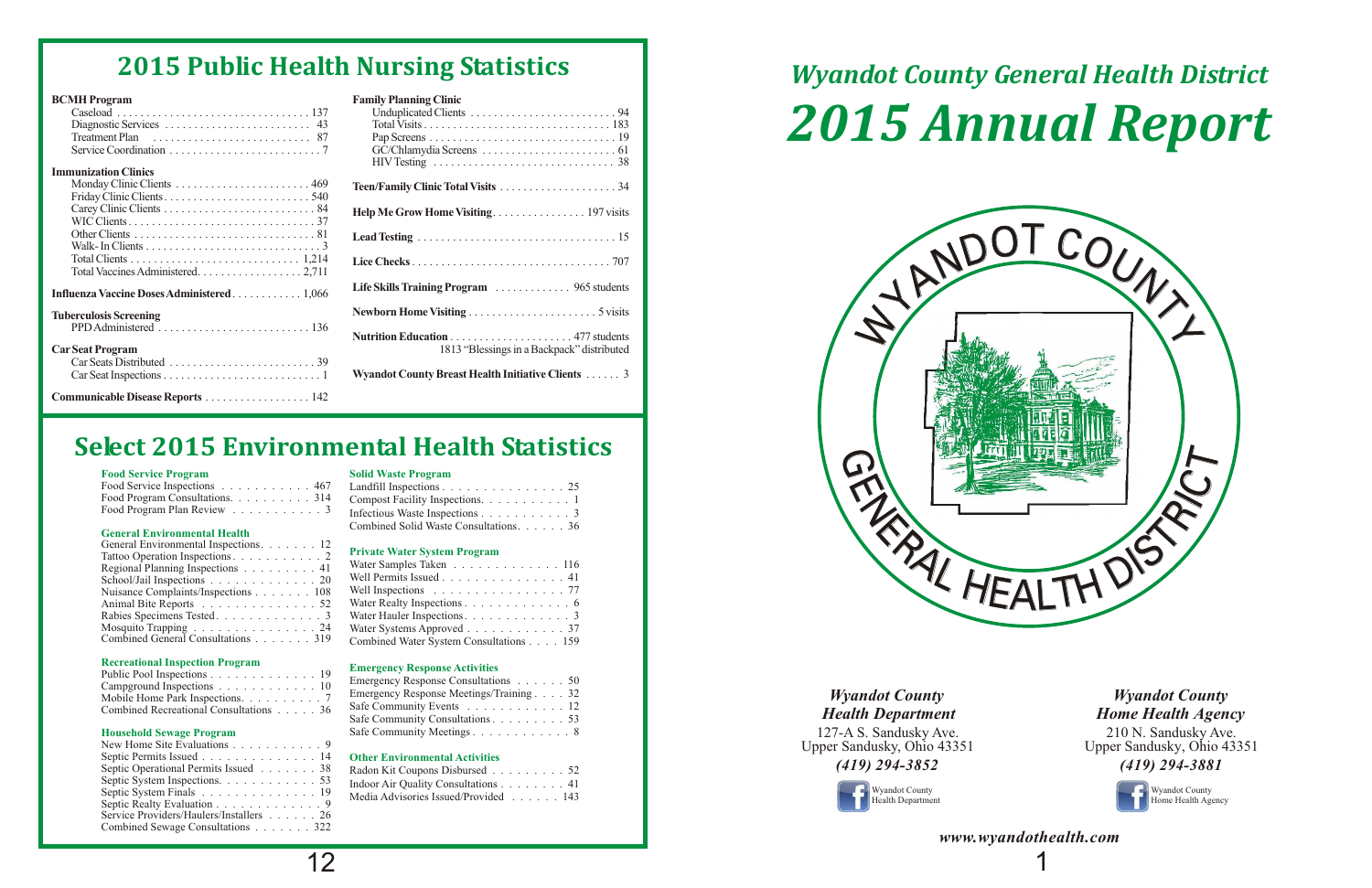### **Mission Statement**

The Wyandot County General Health District is dedicated to providing health and safety services that positively impact the well-being of all citizens of Wyandot County.

## **2015 Wyandot County Board of Health**

Wyandot County Home Health has provided high-quality, comprehensive home care to the residents of Wyandot County for nearly half a century. Agency services include Skilled Nursing, Therapies and Home Health Aides. In today's ever-changing health care landscape, the agency remains committed to providing residents with patient-centered care that combines both tradition and innovation. As a provider of post-acute care services, Wyandot County Home Health is focused on reducing avoidable hospitalizations, meeting the goals of individuals and local organizations.

## **Wyandot County Home Health Agency**

### **Serving Wyandot County Residents since 1966**

### *VISITS 2013 2014 2015*

Nursing Visits Physical Therapy Occupational Therapy Speech Therapy Home Health Aide  $Total Visits$ 

**Number of Clients 326 296 281**



University of Toledo. Bill has been married to Kate Brazzill for 40 fun-loving years. Together they have **Dallas Risner, Board Member**<br>3 children, who are all raised and on their own. **Dallas Risner, Board Member** 3 children, who are all raised and on their own.<br>They moved to Upper Sandusky around 1986. Bill They moved to Upper Sandusky around 1986. Bill Dallas is a lifelong Wyandot County resident and has been a banker and for almost 29 years was a

financial advisor with Edward Jones & Co. He enjoys travel, Zumba, at Columbus Business University. Two years of civil reading, and puzzles of all kinds. He does not enjoy the dentist, liver, engineering at Marion Technica reading, and puzzles of all kinds. He does not enjoy the dentist, liver, engineering at Marion Technical College. 30 years with repressions Bill replaced Mary Beth Stinehelfer as a Honeywell in Fostoria. Six-year council m rap music, or loud noises. Bill replaced Mary Beth Stinehelfer as a Honeywell in Fostoria. Six-year council member and 24 vear mayor of the village of Carey. He has a private pilot



**Current Term 4/1/2012 - 3/31/2017** J. in Florida and Sonja, in Carey. He has served on Dr. Sberna joined the Board of Health numerous boards including Key Bank, Fostoria Area Credit Union and



## **Dr. Keri S. Harris, M.D., Health Commissioner Shari Dunn, Board Member**<br>Dr. Harris was raised in Bucyrus, OH and **Current Term 4/1/2013 - 3/31/2018**

graduated from Bucyrus High School. She did her Born and raised in Wyandot County, Shari studied<br>accounting in college until she became a mom to 2 accounting in college until she became a mom to 2 wonderful children! She studied at Columbus State in She went on to Medical School at The Ohio State<br>University College of Medicine and Public Health, Shari received<br>Serve Safe, Nutrition and Supervisional by the National University College of Medicine and Public Health, Foodservice Management Professional by the National and graduated cum laude and was inducted into<br>Restaurant Association and started Special Occasions



Ene Leonard was born and raised in Carter County, Kentucky. She moved to Upper Sandusky after her high at Marion General Hospital but spent most of her career at Wyandot Memorial Hospital. She helped establish the **Bill Aubry, Board Member,**<br> **Coronary Care Unit serving as the department's**<br> **Coronary Care Unit serving as the department's**<br> **Coronary Care Unit serving as the department's**<br> **Supervisor for twenty years before retirin Curry Supervisor for twenty years before retiring in 1995.** She **current Term 3/19/2015 - 3/31/2016 entExperience Curry Supervisor for twenty years before retiring in 1995. She <b>build** was born and raised in Toledo. H

has born and raised in Toledo. He they raised 4 children and now keep busy with grandchildren and great-<br>Master's Degree in Economics both from grandchildren. Ene replaced Sally Stutz on the Board of Health in 1995. grandchildren. Ene replaced Sally Stutz on the Board of Health in 1995.



graduate of Carey high school. Two years of accounting at Columbus Business University. Two years of civil license. Dallas was married to his wife Roberta for 44 **Dr. Sberna, President**<br> **Current Term 4/1/2012-3/31/2017**<br> *Line Elorida and Sonia in Carey He has served on*<br> *He has served on* 

Dr. Sberna joined the Board of Health numerous boards including Key Bank, Fostoria Area Credit Union and Carew Poverello Federal Credit Union Dallas replaced Philip Case as a Carey Poverello Federal Credit Union. Dallas replaced Philip Case as a Board Member on 3/22/2012.

support, infant formula, and healthy food choices through our  $WI\overline{C}$ 

**Health Commissioner Message** program. We continue to reach out to the public to provide education on various health and safety topics. We are utilizing the local newspapers as well as technology.

**Keri S. Harris, M.D.**<br>As Health Commissioner and Medical Director for the in completing the 2015 Community Health Associates and Medical Director for the in completing the 2015 Community Health Association and Medical Dir A Evant Proposition and Medical Director for the<br>
Wyandot County Health Alliance<br>
Wyandot County General Health District, I am proud of the quality<br>
and quantity of services we provide to our community. In 2015, we<br>
contin well as nome nealth care. We continued to ensure the safety of<br>water and local food services, addressed local nuisances, and<br>worked on disaster planning. We also provided school nurses and<br>health education, blood pressure for children with medical handicaps. We provided breastfeeding<br>support, infant formula, and healthy food choices through our WIC<br>support of our community.

*Surrounding Counties:*  Hardin County 1 Clients, 37 Visits

Seneca County 2 Client, 29 Visits

Marion County 2 Clients, 26 Visits

| 2014   | 2015   |
|--------|--------|
| 3,915  | 3,986  |
| 1,686  | 1,390  |
| 252    | 277    |
| 7      | 31     |
| 9.008  | 7,932  |
| 15,362 | 14,039 |
| 296    | 281    |
|        |        |

## *Meet the Members of Our Board of Health*



Dr. Harris was raised in Bucyrus, OH and graduated from Bucyrus High School. She did her Toledo, graduating magna cum laude with honors.<br>She went on to Medical School at The Ohio State

and graduated cum laude and was inducted into<br>
Alpha Omega Alpha Honor Medical Society. She<br>
completed her Residency at The Ohio State<br>
University (Internal Medicine) and Nationwide Children's Hospital<br>
Pediatrics) and is

She married Corey Harris and has 3 sons: Zachary (11), Chase<br>
(8), Brody (7). She loves: God, my family and friends, working out,<br>
and golff. She has been on staff at Wyandot Memorial Hospital since<br> **Ene Leonard, Vice Pre** and golf! She has been on staff at Wyandot Memorial Hospital since 2006 as a primary care physician.

Dr. Harris has been medical director of hospice, medical director Kentucky. She moved to Upper Sandusky after her high school graduation. In 1955 she graduated Grant Hospital of the nursery, and is currently medical director of pediatrics at school graduation. In 1955 she graduated Grant Hospital Wyandot County Health School of Nursing, Columbus, Ohio. Ene worked briefly Wyandot Memorial Hospital and Wyandot County Health Commissioner since 2010.



## **Bill Aubry, Board Member,**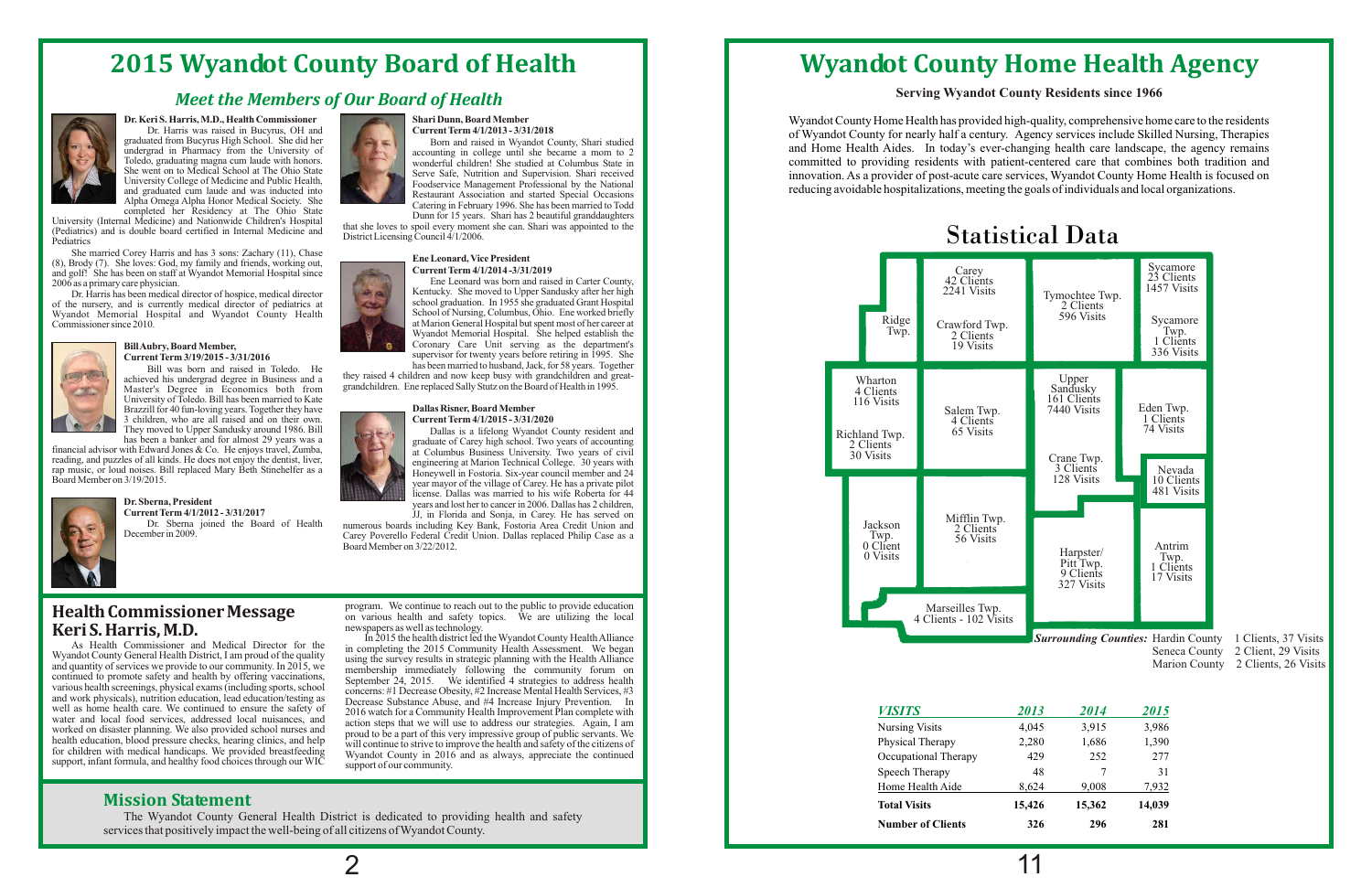WIC is funded through a grant from the United States Department of Agriculture. Approximately **\$300,220** federal tax Department of Agriculture. Approximately **\$300,220** federal tax lunch hours are available by appointment. Upper income limits for dollars were returned to Wyandot County in the form of food dollars the WIC Program are generous and increase with family size.<br>and grant funds to assist WIC participants during 2015. Potential participants qualifying for and grant funds to assist WIC participants during 2015. Potential participants qualifying for Medicaid qualify for WIC.<br>Participants redeemed \$165,542 worth of WIC benefits at Wyandot Funding is provided to serve all eligi Participants redeemed \$165,542 worth of WIC benefits at Wyandot Funding is provided to serve all eligible participants. WIC serves County grocery stores in 2015. This is a 7% decrease from 2014. traditional as well as non-Decreasing caseload statewide is a contributing factor in the available for Spanish speaking participants.<br>decrease in revenue for 2015. Foods eligible for the WIC program If you have any questions about WIC please call th decrease in revenue for 2015. Foods eligible for the WIC program If you have any question include low fat milk, eggs, breakfast cereal, canned or dried beans. Office at 419-294-3341. include low fat milk, eggs, breakfast cereal, canned or dried beans, peanut butter, fresh, frozen or canned fruits and vegetables, whole grain breads, tortillas, brown rice or oatmeal and infant formula **Participants Served by Townships** (when indicated). Infants over six months of age are also eligible for Beech Nut baby food in 4 ounce jars.

In 2015, Ohio WIC implemented an Electronic Benefits Transfer system which allowed local projects to eliminate the paper coupons given to participants and go to a digital card system, similar to a debit card. The card is electronically loaded with food benefits every three months at the local WIC office. The card overwhelmingly positive. The card system has cut down on paper waste and noise in the clinic areas.

resident were receiving WIC benefits each month. the services they need to promote healthy life styles for their<br>Breastfeeding is encouraged as the normal and healthiest way families. We refer participants to a variety of Breastfeeding is encouraged as the normal and healthiest way families. We refer participants to a variety of agencies and services to feed an infant. Wyandot County WIC now has two certified in the county. WIC tests eligib during most WIC clinic hours to insure that participants are up to date with immunizations.

sharing group the first Tuesday of every month at 11:00am. WIC Services are available Tuesday, Wednesday, and WIC is funded through a grant from the United States Thursday at the Wyandot County Health Department. Evening a traditional as well as non-traditional families. Translators are available for Spanish speaking participants.

## **Wyandot County WIC Program 2015**

WIC is the Special Supplemental Nutrition Program for system is much easier and quicker for participants and vendors to Women, Infants, and Children. WIC works by providing nutrition use. The feedback from vendors and part Women, Infants, and Children. WIC works by providing nutrition use. The feedback from vendors and participants has been education as a means of preventative healthcare, referrals to overwhelmingly positive. The card system coordinating agencies and nutritious foods to pregnant and waste and noise in the clinic areas.<br>
Interval of the Clinic areas in the Clinic areas.<br>
The Wyandot County WIC staff works closely with many breastfeeding women, post-partum women, infants and children up The Wyandot County WIC staff works closely with many to age 5 years. In 2015, an average of 395 Wyandot County partnering agencies to insure that WIC particip to age 5 years. In  $2015$ , an average of 395 Wyandot County residents were receiving WIC benefits each month.

to feed an infant. Wyandot County WIC now has two certified in the county. WIC tests eligible participants for lead during their<br>lactation counselors available on staff to assist with any questions scheduled appointments. lactation counselors available on staff to assist with any questions scheduled appointments. Public health staff nurses are available or concerns pregnant or breastfeeding mothers may have. The during most WIC clinic hours Wyandot County WIC Program hosts a breastfeeding mothers date with immunizations.<br>
WIC Services are available Tuesday, Wednesday, and<br>
WIC Services are available Tuesday, Wednesday, and

> *The Vital Statistics Department of Wyandot County Health Department records all births and deaths occurring in Wyandot County and forwards this information to the Bureau of Vital Statistics in Columbus, Ohio.*

> *Certified copies are issued at \$27.00 each, of which \$3.00 is submitted to the State of Ohio for the "Children's Trust Fund" and \$1.50 is submitted to the State of Ohio for the "Family Violence Prevention Fund." Also, \$9.00 of each certificate will be used solely toward the modernization and automation of the system of vital records in Ohio.*

## **2015 Vital Statistics**

|                              | Burial Permits Issued217     |
|------------------------------|------------------------------|
| Certified Births Issued  613 |                              |
|                              | Certified Deaths Issued  785 |

**NOTE:** The birth and death numbers do not include the occurrences of Wyandot County residents taking place outside Wyandot County.

| Car-Blunt Force Trauma  3                         |                                                    |
|---------------------------------------------------|----------------------------------------------------|
| Drowning 2                                        | Diabetes 1                                         |
| Exsanguination1                                   |                                                    |
| Farm-Blunt Neck Trauma 1                          | Emphysema3                                         |
| Gunshot Wound 1                                   | GI Bleed 3                                         |
| Head Injury & Subdural                            |                                                    |
|                                                   | Hypercalcemia1                                     |
| Morphine Toxicity (Heroin). 1                     | Hypoxia $\ldots \ldots \ldots \ldots \ldots 1$     |
| <b>Alzheimer's  6</b>                             | Multiple Sclerosis 3                               |
| Anorexia                                          | Osteomyelitis 1                                    |
| <b>Aspiration Pneumonia</b>                       | Pancreatitis  1                                    |
| <b>Bowel Obstruction</b>                          | Parkinson's Disease1                               |
| <b>Bowel Perforation </b>                         | Pneumonia 9                                        |
| <b>Brain Hemorrhage</b><br>1                      |                                                    |
| <b>Cancer:</b>                                    | Pulmonary Embolism 1                               |
| Adenocarcinoma 2                                  | <b>PulmonaryThromboembolism1</b>                   |
|                                                   | Renal/Kidney 10                                    |
|                                                   | <b>Respiratory Failure10</b>                       |
|                                                   | <b>Senescence 4</b>                                |
|                                                   | Sepsis/Septicemia1                                 |
| Leukemia $\ldots \ldots \ldots \ldots \ldots 5$   |                                                    |
| $Liver \dots \dots \dots \dots \dots \dots \dots$ | Stroke  11                                         |
|                                                   | Subdural Hematoma1                                 |
| Lymphoma B-Cell 1                                 | Suicide:                                           |
|                                                   | Asphyxiation $\dots \dots \dots \dots 1$           |
| Pancreatic 2                                      | Drowning $\ldots \ldots \ldots \ldots 1$           |
|                                                   | Gunshot Wound  2                                   |
| Stomach 1                                         | <b>Systemic Sclerosis 1</b>                        |
| Cardiac/Heart 76                                  | Ulcer, Bleeding Gastric  1                         |
| Cirrhosis of Liver  2                             | Urosepsis. $\dots \dots \dots \dots \dots \dots 1$ |
|                                                   |                                                    |

### **Accidents: COPD.................... 4 Dementia . . . . . . . . . . . . . . . . 1 Diabetes ..................**1 **Dysphagia. . . . . . . . . . . . . . . . . 1**<br>Emphysema . . . . . . . . . . . . . . . 3 **A Osteomyelitis ..............1 norexia ................. 1 Aspiration Pneumonia Pancreatitis ............... 1 . . . . . 3 Bowel Obstruction. . . . . . . . . 1 Parkinson's Disease . . . . . . . . . 1 Bowel Perforation . . . . . . . . . 1 Pneumonia ................9 Brain Hemorrhage . . . . . . . . 1 Pulmonary ................2 Cancer: Pulmonary Embolism . . . . . . . 1** Adenocarcinoma . . . . . . . . . . 2 **PulmonaryThromboembolism 1** Bladder ................. 2 **Renal/Kidney .............10 Respiratory Failure .**  $\dots \dots \dots 10$ Colon ...................3 **Senescence ................4** Kidney ..................1 **Sepsis/Septicemia...........1** Leukemia ................5 **Stroke ...................11**  ${\bf Subdural~Hematoma . . . . . . . . 1}$ Asphyxiation  $\dots\dots\dots\dots.1$ Drowning ....................1  $Gumbhot$  Wound  $\ldots \ldots \ldots$  2 Stomach .................1 **Systemic Sclerosis . . . . . . . . . . 1 Cardiac/Heart . . . . . . . . . . . . 76 Ulcer, Bleeding Gastric . . . . . 1 Cirrhosis of Liver ..........2 Urosepsis..................1**

## **Causes of Death 2015**

| Antrim Twp. $\ldots$ 21  | Pitt Twp. $\ldots \ldots \ldots 3$       |
|--------------------------|------------------------------------------|
| Crane Twp. $\ldots$ 155  | Richland Twp. $\ldots \ldots 5$          |
| Crawford Twp. 91         | Ridge Twp. $\ldots \ldots \ldots 0$      |
| Eden Twp. $\ldots$ 11    | Salem Twp. $\ldots$ $\ldots$ $\ldots$ 14 |
| Jackson Twp0             | Sycamore Twp. 29                         |
| Marseilles Twp. 2        | Tymochtee Twp. $\ldots$ . 7              |
| Mifflin Twp. $\ldots$ 11 |                                          |
|                          |                                          |

## **Wyandot County Health Department Staff**



Melissa Bianchi, RN, CLC<br>Director of WIC

Jeremiah Aigler, BS<br>
Laura Hoepf, LPN Bitsey Morehart, Clerk<br>
Registered Sanitarian Public Health Nurse Rachel Niederkohr, RN Public Health Nurse Rachel Niederkohr, RN<br>Lizabeth Hunter Public Health Nurse Director of WIC Medical Billing Specialist<br>
Medical Billing Specialist<br>
Medical Billing Specialist<br>
Medical Billing Specialist<br>
Medical Billing Specialist<br>
Medical Billing Specialist Kayley King, WIC Breastfeeding<br>Peer Helper, Clerk I Clerk I Peer Helper, Clerk I Jeffrey Ritchey, BS, RS<br>Elizabeth Bower, RN Elizabeth McDougle, BSN, RN Dir. of Environmental Elizabeth Bower, RN Elizabeth McDougle, BSN, RN Dir. of Environmental Health Public Health Nurse<br>
Public Health Nurse<br>
Claire Russell, Clerk II<br>
Linda Conley<br>
Nanette Metzger, RN<br>
Danielle Schalk, BS da Conley Nanette Metzger, RN<br>Clerk I Public Health Nurse Public Health Nurse<br>
Registered Sanitarian<br>
Darlene Steward, RN<br>
Registered Sanitarian<br>
Darlene Steward, RN Sue Herring, Administrative Barbara Mewhorter Darlene Steward, RN<br>Assistant/Registrar Administrator/Fiscal Officer Director of Nursing Administrator/Fiscal Officer



This Annual Report is dedicated in honor of *Mary Beth Stinehelfer*  who served on the Wyandot County Board of Health for 25 years *May 15, 1990 to February 11, 2015*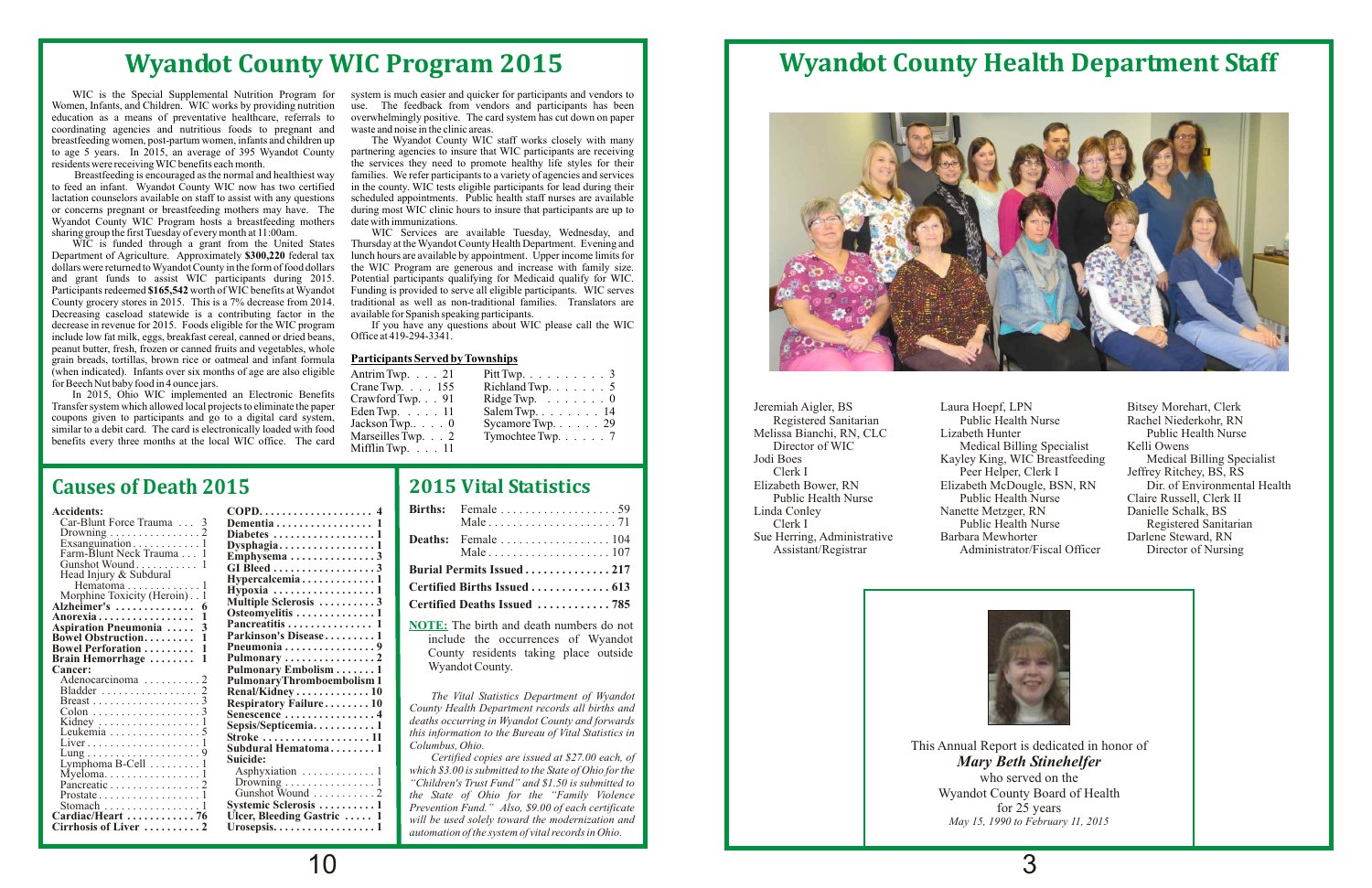*Emergency Response* emergency partners to prepare for, and respond to, emergency situations. In 2015 the<br>Department was pleased to



## *Radon Program Update*

became effective in Ohio<br>requiring more stringent available to citizens of Wyandot<br>County. Since 2009, over 600 free household sewage treatment system siting more string and through an Ohio Department of and design standards; **RADON GAS** Health Grant. Of the tests submitted for laboratory testing by residents, roughly  $40\%$  of the homes showed

radon levels at, or above, the recommended USEPA level<br>for indoor environments. Radon is the second leading cause new systems; and imposing yearly continuing education for<br>all septic service providers, haulers and installers. Health<br> $\frac{1}{2}$  for indoor environments. Radon is the second leading cause<br>of lung cancer, and testing is the District staff have worked closely with interested parties to<br>implement the new changes, and offered local continuing<br>the a problem. Test kits can be ordered by calling the<br>Health Department, or through our website.

### *Lot SplitApproval Changes Take Effect*

activities, and conduct animal and vector-borne disease community partners to reduce the number of fatalities, and testing and surveillance. Some of the significant highlights include National Campaigns such as; "Drive Sob Pulled Over," "Click it or Ticket," and "Stay Alive Don't TXT & Drive." Our vision is to achieve zero traffic fatalities each year inWyandot County.

> On January 1, 2015, new Household Sewage Treat-Household Sewage Treat<br>ment System regulations<br>became effective in Ohio mandating time-limited<br>operational permits for all



**Sewage Program** 

implement the new changes, and offered local continuing education opportunities for our registered contractors. In 2016, in collaboration with our community stakeholders, we will begin to formulate a plan to phase in mandatory operation and maintenance on all existing sewage treatment The Health District continues to systems, as required by the State.

Due to mandates associated with the Household Sewage<br>Treatment was pleased to<br>Treatment System regulations, the Health Department<br>partner with the local EMA and Treatment System regulations, the Health Department worked closely with the local Regional Planning update the requirements for lot splits in Wyandot County.



worked closely with the local Regional Planning Hospital to implement the WENS system in Wyandot Commission, as well as other community stakeholders, to County WENS is a web based system that is canable of County. WENS is a web based system that is capable of sending emergency messages to the public, or select Changes were made to conform to Ohio law, and require the populations of the public, via text message, email and owners of new lot splits to demonstrate that a proposed phone It is our hone that WENS will enable first resp owners of new lot splits to demonstrate that a proposed phone. It is our hope that WENS will enable first responders subdivision can adequately support a household sewage to notify the public faster and with the best infor subdivision can adequately support a household sewage to notify the public faster, and with the best information, treatment system prior to transfer. during disaster situations. The Health District will continue to support the implementation of WENS and looks forward to working with our partner agencies to protect the public's



*Food Service Program Environmental Health OutreachActivities* Health District staff recently integrated our local food service licensing and inspection records into the State's new<br>Environmental Health Data System Environmental Health Data System Throughout the year the Environmental Health Division (EHDS). EHDS is an Ohio Department worked hard to provide public health information to the (EHDS). EHDS is an Ohio Department worked hard to provide public health information to the of Health computer management system community. These activities included publishing health and that enables us to create electronic safety related articles in local newspapers, and regularly that enables us to create electronic safety related articles in local newspapers, and regularly updating public health messages on our website and Facebook page. As always, the Environmental Health available to public via the internet. To view local food Facebook page. As always, the Environmental Health reports, visit the environmental health food information Division is ready and willing to provide local groups, an reports, visit the environmental health food information page at www.wyandothealth.com. the general public, with presentations on environmental health topics.



Tamara Abbott, RN Elaine Niederkohr, STNA Angela Romich, RN Staff Nurse Health Aide Home Health Aide Shari Foster, RN Margaret Niederkohr, STNA Supervisor<br>Home Health Aide Supervisor<br>Home Health Aide Dionne Staley. Brenda Frey, RN Minda Orians Business Director<br>
Staff Nurse Billing/Medical Records Phyllis Thiel Staff Nurse Billing/Medical Records<br>Beth Gregory, RN Specialist Heather Harmon, STNA Home Health Aide Staff Nurse

Home Health Aide Home Health Aide Supervisor Home Health Aide Dionne Staley, MBA Interim Director of Nursing Bailey Price, STNA Michelle Trapp, RN Home Health Aide **Amanda Reid, STNA** Madeline Webster<br>Home Health Aide Home Health Aide Home Health Aide

Home Health Aide Home Health Aide

## **Wyandot County Home Health Staff**



4

## **2015 Environmental Report**

*Environmental Health Division Safe Communities Grant Program* The Environmental Division is responsible for the licensing The Safe Communities program aims<br>and inspection of food service and retail food to reduce motor vehicle injuries and and inspection of food service and retail food to reduce motor vehicle injuries and establishments, home sewage treatment systems, private fatalities through education. In 2015, establishments, home sewage treatment systems, private fatalities through education. In 2015, water systems, campgrounds, public pools, tattoo and body Wyandot County experienced four water systems, campgrounds, public pools, tattoo and body Wyandot County experienced four piercing operations and solid waste facilities. The separate traffic fatalities, which was piercing operations and solid waste facilities. The separate traffic fatalities, which was Department also inspects manufactured home parks and twice the number of fatal accidents Department also inspects manufactured home parks and twice the number of fatal accidents schools, and investigates animal bites, nuisances, and that occurred in 2014. Local activities schools, and investigates animal bites, nuisances, and that occurred in 2014. Local activities smoke-free workplace complaints. In addition we conduct are conducted in conjunction with smoke-free workplace complaints. In addition we conduct are conducted in conjunction with<br>emergency planning coordinate safe communities grant local law enforcement and emergency planning, coordinate safe communities grant local law enforcement and<br>activities and conduct animal and vector-borne disease community partners to reduce the number of fatalities, and testing and surveillance. Some of the significant highlights from 2015 are listed below.





Trae Turner, RN, BSN Regional Director

The Wyandot County Board of Health is pleased to announced the appointment of Trae Turner RN, BSN as Regional Director of Home Care.

Wyandot County Home Health has provided high-quality, comprehensive home care to the residents of Wyandot county for nearly half a century. In today's ever-changing health care landscape, home care agencies are faced with new demands to improve the quality of their services while managing budgets funded by decreased state and federal reimbursements. Despite these challenges, the Wyandot County Board of Health remains committed to providing residents with patient-centered care that combines both tradition and innovation.

Turner brings a wealth of clinical experience and innovative business practices to position the agency for long term success. Before joining Wyandot County Home Health, Trae served in a variety of leadership roles at the Visiting Nurse Association of Ohio (VNA), most recently as Regional Director of Business Development. He earned his Bachelor of Science in Nursing from MedCentral College of Nursing in Mansfield, Ohio.

"I am extremely excited to work with the citizens and leadership of Wyandot County," Turner said. "I know together we can work to reduce avoidable hospitalizations, meeting the goals of individuals and local organizations."

Turner assumed his role January 1, 2016.

## **Introducing . . .**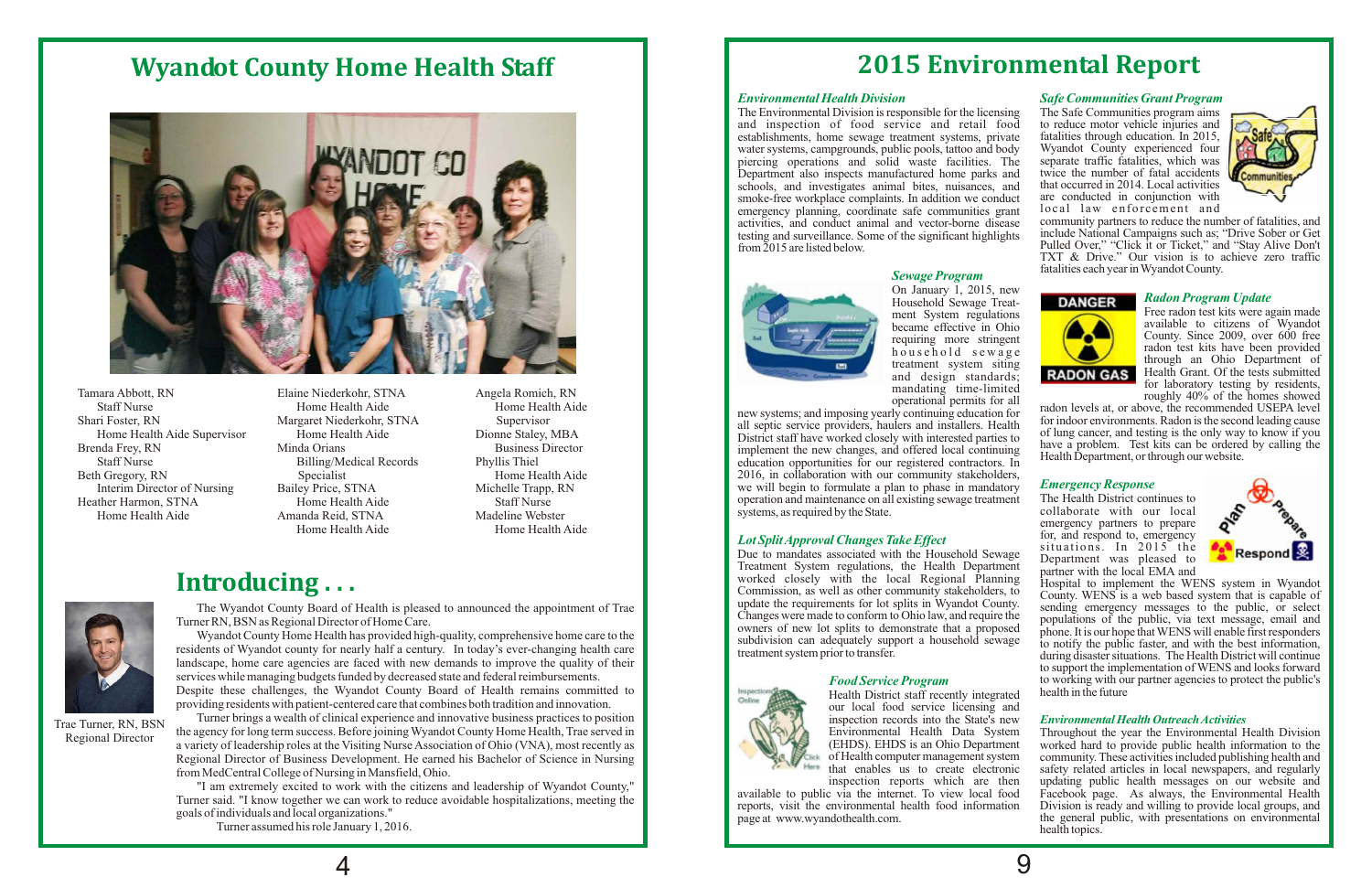## **Health Department and Home Health Combined Finances**

### **Grants & Intergovernmental Funds**

| Children & Family Health Services Grant \$36,174.00 |
|-----------------------------------------------------|
| Health Alliance  \$24,070.00                        |
| Immunization Action Plan Grant \$9,494.00           |
|                                                     |
| Life Skills Grant \$12,505.00                       |
| Medical Reserve Corps Grant  \$3,500.00             |
| Medicaid Administrative Claiming  \$20,425.21       |
| Misc Co. Health Intergovernmental \$22,866.00       |
| ODH Immunization Assistance \$24,445                |
| Public Health Emergency Response Grant \$77,418     |
|                                                     |
| Reproductive Health & Wellness Grant  \$67,925      |
| Safe Communities Grant \$18,593                     |
|                                                     |
|                                                     |
| <b>TOTAL GRANTS\$462,511</b>                        |

### **2015 Expenses**

| TOTAL EXPENSES $\ldots$ \$2,246,505 |  |
|-------------------------------------|--|
|                                     |  |
|                                     |  |
|                                     |  |
| Fringes with Insurance  \$517,909   |  |
|                                     |  |
|                                     |  |

## **2015 Revenue Sources**

| Grants & Intergovernmental Funds \$462,511 |
|--------------------------------------------|
| Levy Receipts\$353,788                     |
| Subdivision Receipts  \$71,828             |
| Environmental Receipts\$191,547            |
|                                            |
| Home Health Nursing \$805,930              |
| Public Health Nursing \$254,148            |
|                                            |
| TOTAL REVENUE\$2,186,634                   |

## **Employees By Division**

| TOTAL EMPLOYEES 35                      |  |
|-----------------------------------------|--|
|                                         |  |
| Vital Statistics/Administration Staff 3 |  |
|                                         |  |
| Home Health Nursing and Aides Staff 18  |  |
| Environmental Health Staff 3            |  |

## **2015 Public Health Nursing**

### **CMH**

Children with Medical Handicaps (CMH), formerly BCMH program<br>is funded through the Ohio Department of Health for families with<br>designated public health nurse assumed the role of Supervisor for<br>children up to 21 years of ag support to families which include assisting with appointment<br>scheduling and working with insurance companies to make sure bills<br>are covered.

departments in an effort to control the incidence and spread of<br>departments in an effort to control the incidence and spread of<br>communicable disease. Each case that is exported to the health<br>department is investigated by a department is investigated by a public health nurse. Public health program improves the overall health and well-being of women, nurses work to ensure patients are informed, treated correctly and the number of the metal of provide education to assure that proper measures are taken to not<br>spread disease. The top three reportable infections in 2015 were:<br>Chlamydia, Hepatitis C and Campylobacter.

**Immunization Program**<br>The immunization program is essential to public health. Timely immunizations to our children help reduce common illnesses such as MMR, Chickenpox, and Pertussis. Every year the health department experiences many changes that occur with immunization schedules.<br>New vaccines are developed; new combined vaccines are added,

**School Nursing**<br>
School Nursing contracts include Angeline, Carey, Our Lady of School Nursing contracts include Angeline, Carey, Our Lady of are overweight which includes working with childcare facilities to<br>Consolation, St. Peter's and Upper Sandusky Schools. The Mohawk implement Ohio Healthy Projec Consolation, St. Peter's and Upper Sandusky Schools. The Mohawk implement Ohio Healthy Projects and work with schools school contract provided hearing screens only. School Nurses implementing the evidenced based Choose My school contract provided hearing screens only. School Nurses implementing the evidenced based 'Choose My Plate' curriculum<br>promote student health and success in pre-school through high school to 2nd orade students countypromote student health and success in pre-school through high school to 2nd grade students county-wide. In 2015 we began partnering<br>and beyond. School nurses are an integral part of health promotion with "Blessings in a Ba and beyond. School nurses are an integral part of health promotion with "Blessings in a Backpack" providing students K-5 at Union within the school community, providing guidance to school School, supplemental food on weeke administration and staff regarding a variety of day to day health issues. Daily services are provided to students with special health care needs. Annual training is provided to school staff fulfilling OSHA requirements, review of Exposure Control Plan and Medication<br>Administration Training. School Nurses monitor students'<br>immunization status and complete the annual mandatory state<br>immunization report. Screening programs incl

### **Help Me Grow Home Visiting**

## **Medicaid Administrative Claiming**

maximize then clints heath and development to age 5 years. Four<br>primary goals include: Increase healthy pregnancies; Improve<br>parenting confidence and competence; Increase family connectedness<br>to community and social suppor

HMG HV provides first time expectant or new parents the child and provides ongoing education and support for families to<br>maximize their child's health and development to age 3 years. Four<br>matrice client access to the Medicaid program, improve the use

development and readiness. WCHD is the Contract Manager for Wyandot County's Help Me Grow Home Visiting program. A

**Communicable Disease**<br>The law requires specific diseases to be reported to local health<br>The Reproductive Health and Wellness Program grant provides emotionally and financially prepared to become parents, lowering the risk of adverse perinatal and birth outcomes. Physical exams, contraceptive options, STD testing and treatment and pregnancy testing are provided. Fees are based on family size and income.<br>Clinics are held the first and third Thursday of each month.

**CFHS**<br>Child Family Health Services grant from the Ohio Department of New vaccines are developed; new combined vaccines are added,<br>
while others removed. Immunization staff receives ongoing<br>
education and training to medical Fundit Bernily Health Services grant from the Ohio Department of<br>
e 11:30 am and 1-4 pm at the Health Department and at the Carey Sr.<br>Depot the 2nd Monday of each month 2-6 pm.<br>Alliance (WCHA), the 2015 County Health Assessment was completed and unveiled to the public in September. Funding also provides ongoing efforts to reduce the percentage of children who School, supplemental food on weekends through-out the 2015-16 school year.

**LifeSkills**<br>LifeSkills Training Program is an evidence based tobacco/drug Nursing for Angeline students and clients as well as completion of  $\frac{3}{4}$ , 5, at East, South, Union, Mohawk and OLC, grades  $3-4-5-6$  at St. Peter's and grades 6 and 8 at Union Middle School. Funding is provided throug Board of Sandusky, Seneca and Wyandot Counties.